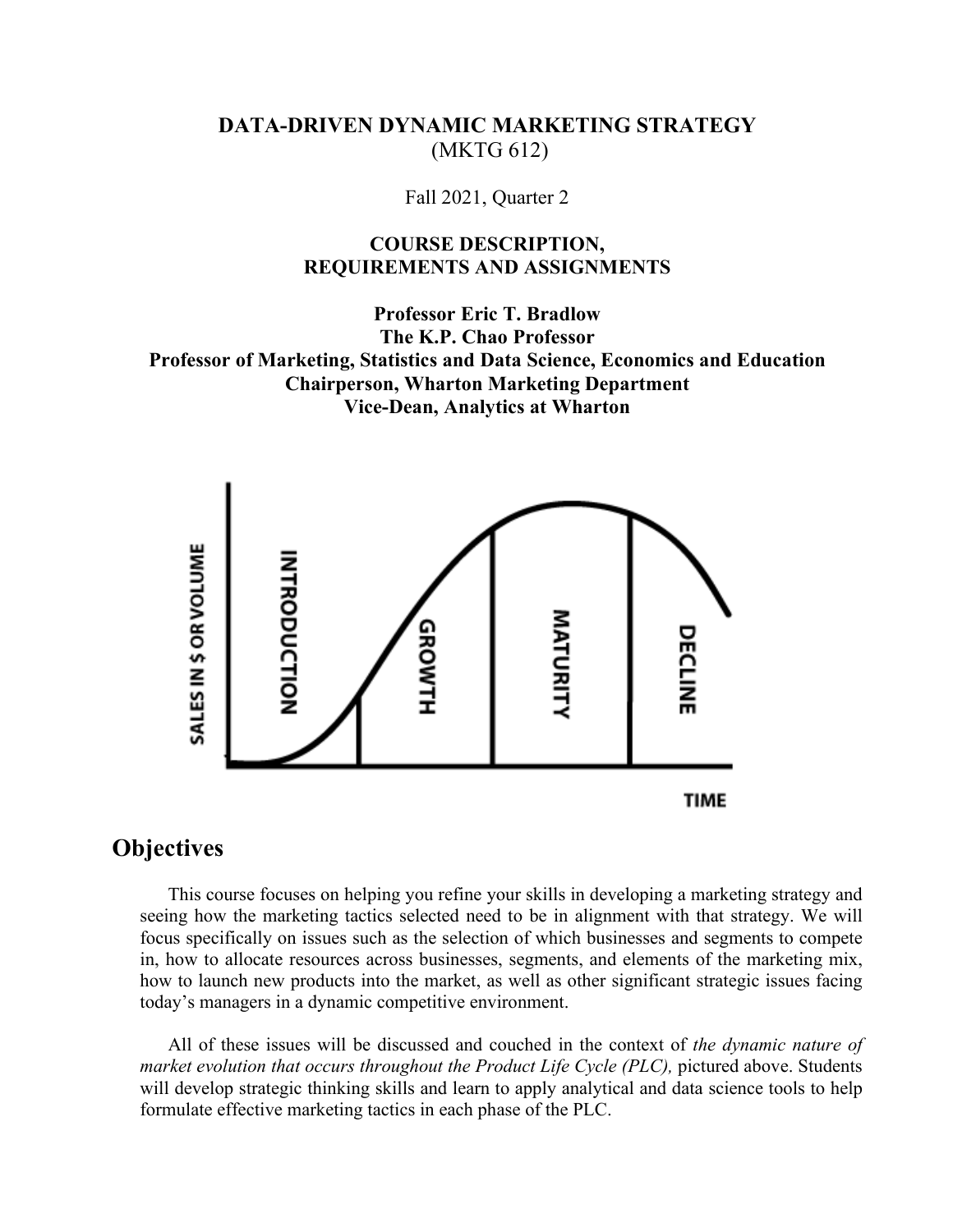# **Outline of Each Class Session**

While the exact structure of each class will vary depending on whether it is a case or lecture, in general each session will have three facets:

- 1) *The real-world business problem.* Most classes will begin with an example of a critical *current* issue that managers confront. This could be either a formal case (highlighted in green in the course schedule below that students read and prepare in advance), or a minicase that I introduce in-class. For formal case discussions, we will assume that everyone has read and is prepared to discuss the case. It is not necessary to do any library work or bring in outside information about the company or the industry beyond what is described in the case. In fact, it will distract from the case discussion as we are learning how to make better strategic marketing decisions given the information available at the time of the case. We will focus on principles, theories, and basic applications of marketing strategy. Discussion and questions are strongly encouraged.
- 2) *Analytical frameworks for thinking through the problem.* For the business problem being discussed, the class will explore a range of general analytical frameworks through which the problem might be approached and evaluate their comparative strengths and weaknesses. The purpose of this is to provide a systematic basis for narrowing down the set of candidate options and choosing a best option in light of the available data.
- 3) *Informing the decision through data.* Given a general analytic framework, most classes will go on to explore how greater precision can be brought to the application through the use of data---both in the form of customer insights (marketing research), and secondary data.

## **Course Website**

Many of the course's activities will involve the use of Wharton's Canvas software. Please bookmark this website and check it as often as necessary. This site will contain copies of class handouts, and other general information about the course.

## **Lectures and Recordings**

All of the lectures will be delivered live in-class but also recorded for asynchronous online viewing. If you are unable to attend your assigned lecture spot, and there is room available in one of the other lecture times, you are free to attend. Make sure you make the TA, in the section you attend, aware for class participation purposes.

## **Data, Excel and R code**

In most lectures, there is a "toolkit takeaway" part of the lecture where I discuss the use of data and statistical methods for data-driven marketing strategy. On each assignment page in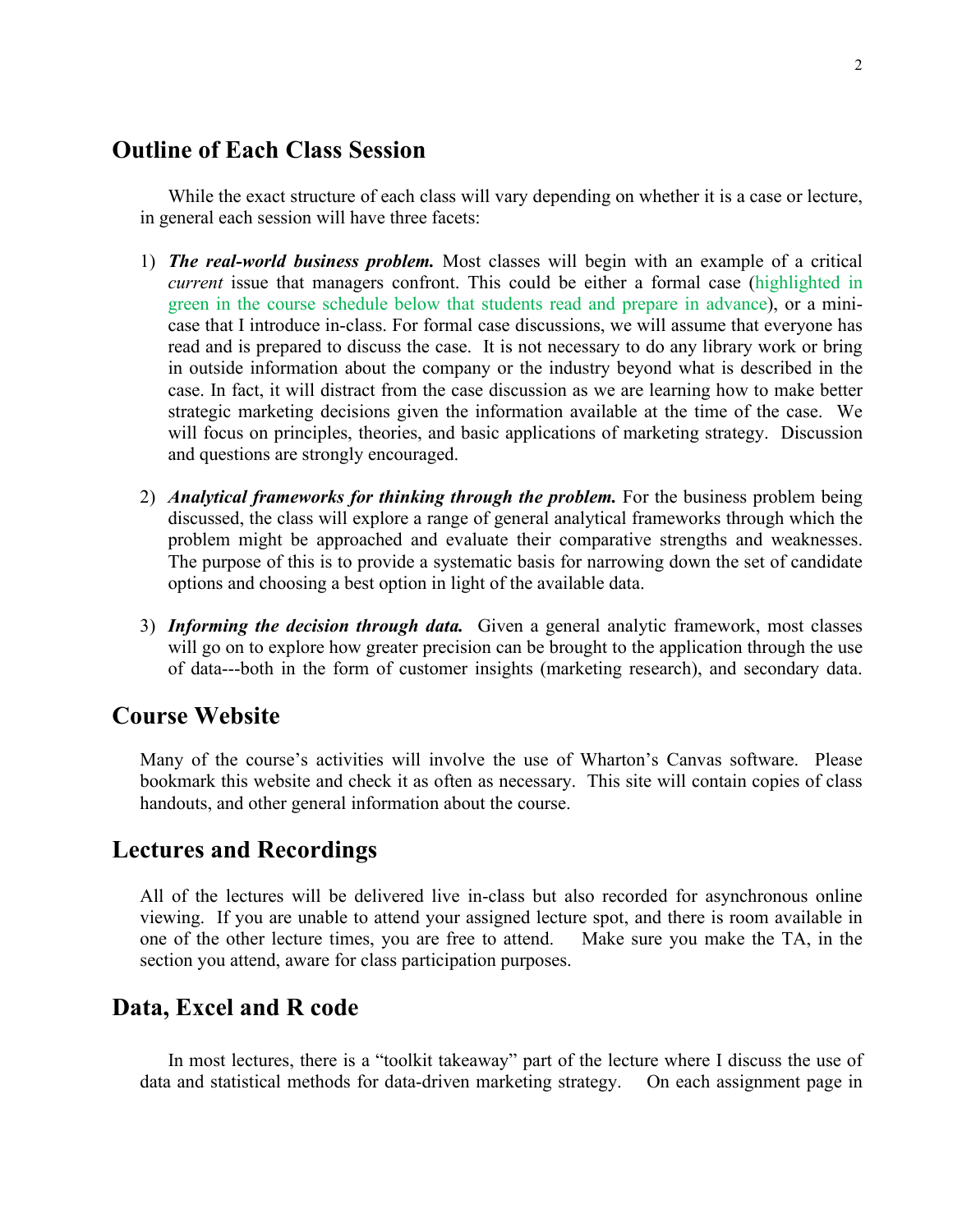canvas, I have posted the data set (used in class) as well as the R code (or an Excel spreadsheet) that generated the output for those of you who want to reproduce the analyses.

## **Grading**

The weighting of the inputs for the final course grade is:

| <b>Class Participation</b>      | 10%    |
|---------------------------------|--------|
| Four (Out-of-Class) Assignments | 40%    |
| <b>Final Exam (take home)</b>   | $50\%$ |

Each component of your grade (i.e. participation, assignments, quizzes, and final exam) is Zscored, and then your grade is constructed from your weighted Z-score**.** Since each assignment is at the individual-level, you must each write up the assignment; however, learning is facilitated when you discuss things with your peers. So, while your write-up must be unique, discussing the concepts and calculations with classmates is encouraged.

#### **Class Participation and Attendance:**

Attendance in class is not required and is not graded; but poor attendance will affect your class participation grade as you can't get credit for (positive) participation (which is graded) if you are not there. However, for those of you that don't attend the class live, there are other ways to earn participation which includes: (1) submitting related real-world content on class material, (2) submitting data that can be used for the course, or (3) submitting slides/video that can be used in the course. Those can be submitted directly to me with an explanation of why it is related to the course.

For those classes that you attend, all course sessions involve active classroom discussion based on careful preparation of the readings and cases, with a focus on both theoretical questions and practical implications. You should be prepared both to share your ideas and to listen to and interpret issues presented by others. *The quality of your contribution counts for much more than the quantity*. Comments that move a discussion forward in a productive direction are particularly welcome.

#### **Class Meeting Times:**

I teach four sections (i.e. a block) of each lecture. One block is on Mondays 8:30-10:00, Mondays 10:15-11:45, Tuesday 8:30-10:00 and Tuesday 10:15-11:45. The other block is on Wednesday 8:30-10:00, Wednesday 10:15-11:45, Thursday 8:30-10:00 and Thursday 10:15- 11:45. You should attend the lecture time you are assigned, however, if in a given week you need to attend a different one, you may attend whichever lecture time works best or watch the recording (if you can't attend any of the lectures).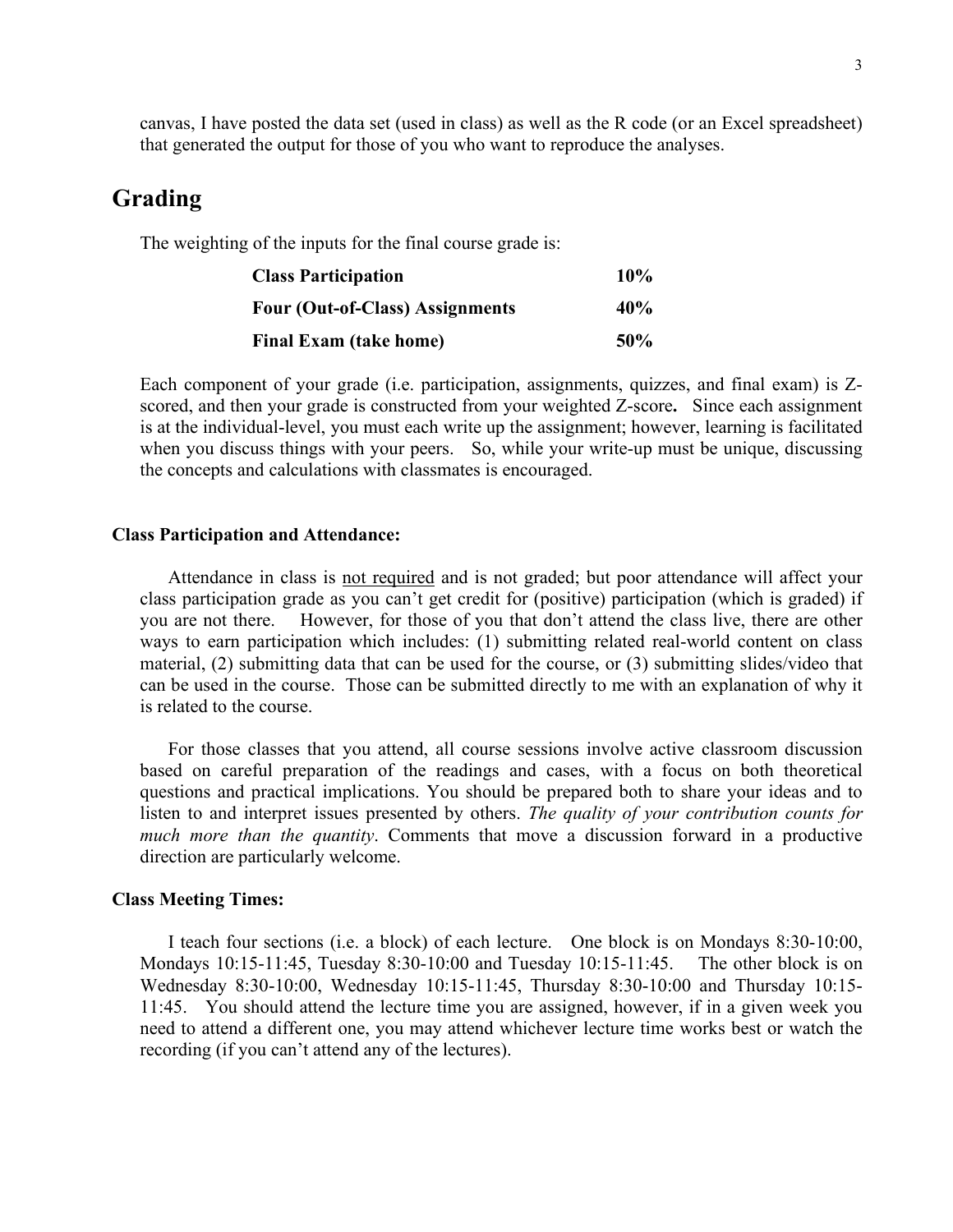#### **Class Assignments**

There are four (out-of-class) assignments (listed in RED below) with specific due dates. No late assignments will be accepted. These four assignments will be equally weighted (10%) towards the 40% Out-of-Class Assignment part of your grade. More details on the assignments are below.

## **Four Out-of-Class Assignments**

The links for submitting:

- Assignment 1: Medicines Case Numbers and Analysis
- Assignment 2: CCC Case Numbers and Analysis
- Assignment 3: Blue Apron Case Questions
- Assignment 4: FutureView Experience and Assignment

are all on the course Canvas website. Each of these assignments will also be discussed in a lecture that follows their due date. All assignments should be submitted via Canvas, and/or the weblink on Canvas that provides a form for submitting the required materials.

Assignment 1: Medicines Case Numbers and Explanation (two pages maximum) due by Friday, October  $29<sup>th</sup>$  at 5pm.

The Medicines company is typical of a start-up that has to decide what price to charge at product launch as well as forecast year 1 and year 2 sales. Your assignment has two parts:

- There is a link on the Medicines Canvas Assignment page that you click on that brings you to an online form where you should enter your recommended price per dose and your forecasts of year 1 and year 2 sales.
- Through canvas, submit a no more than 2-page (single-spaced) explanation of how you computed your numbers, what assumptions you made, and how you might empirically validate those assumptions.

Answers that rigorously lay out their assumptions, even if those assumptions may be speculative, and tie those assumptions to specific recommendations and forecasts will receive highest credit.

> Assignment 2: CCC Case Numbers and Assignment (two pages maximum) due by Wednesday, November  $10<sup>th</sup>$  at 5pm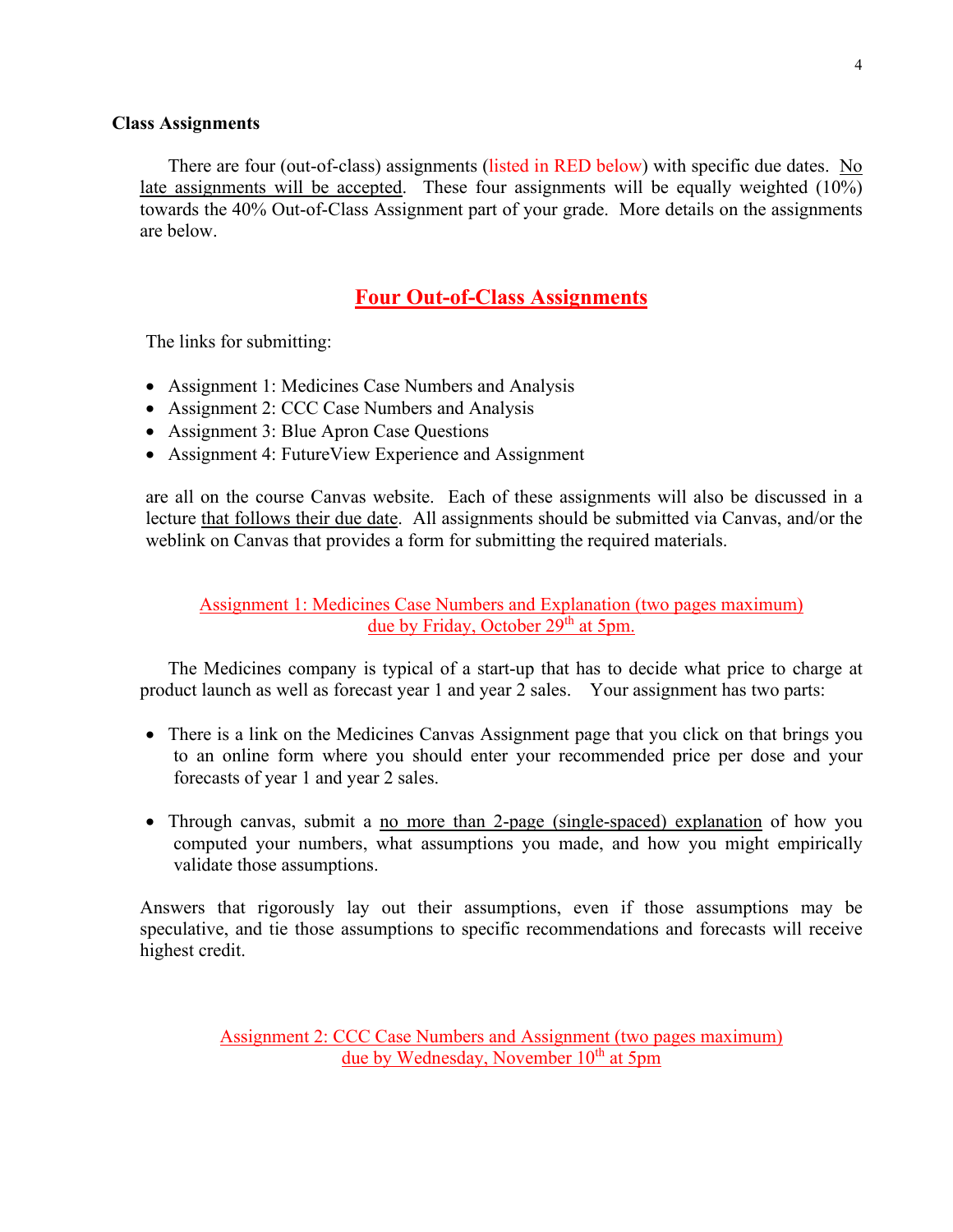Making strategic decisions in highly competitive and mature markets provides significant challenges to marketing managers. The CCC case is such an example. Your assignment here has two parts:

- Using the Canvas link that takes you to the Wharton Learning Labs "Rules of Engagement" application, read the CCC case, and then enter your budget numbers for advertising, trade promotion and in-pack premiums for the current fiscal year as well as your "competition decision rules" for those budget numbers going forward.
- Through canvas, submit a no more than 2-page (single-spaced) explanation of why you chose those competition decision rules going forward to set budgets.

Assignments that thoroughly consider the role of competition and incorporate those beliefs about competitor action into ones' competition decision rules will receive the highest credit. There is also a simulation tool in the software that allows you to play "what if" games, in a game theoretic way to assess "If I do X and my competitor does Y" what will be the outcomes in the market.

### Assignment 3: Blue Apron Case (two pages maximum) due by Friday November 19<sup>th</sup> at 5pm.

After reading the Blue Apron Case, please answer the following questions which we will discuss in class. The answers to these questions will help you apply the concepts of CLV to your business. Approximately, spend  $\frac{1}{2}$  page on your thoughts to each question.

The Blue Apron Case represents a general challenge that firms face: traditional metrics of success can lead to erroneous decision making. Based on your reading of the case, please answer the following questions (in two-pages or less) by submitting your responses via Canvas:

Q1: List 3 pros and 3 cons of a subscription versus a la carte revenue business from a CLV perspective. Be specific in terms of their likely impact on CAC, churn rate, and ultimately CLV. Based on your lists, "score" Blue Apron and which business model (subscription versus a la carte) would you recommend?

Q2: In the Shell Oil Case, we stressed the importance of segmentation as a product launch strategy. Is this a feasible strategy for Blue Apron (will it generate enough market share and scale), and relatedly, how would you utilize the data that they have (which suggests a twosegment (high and low value) world) to determine a target segment?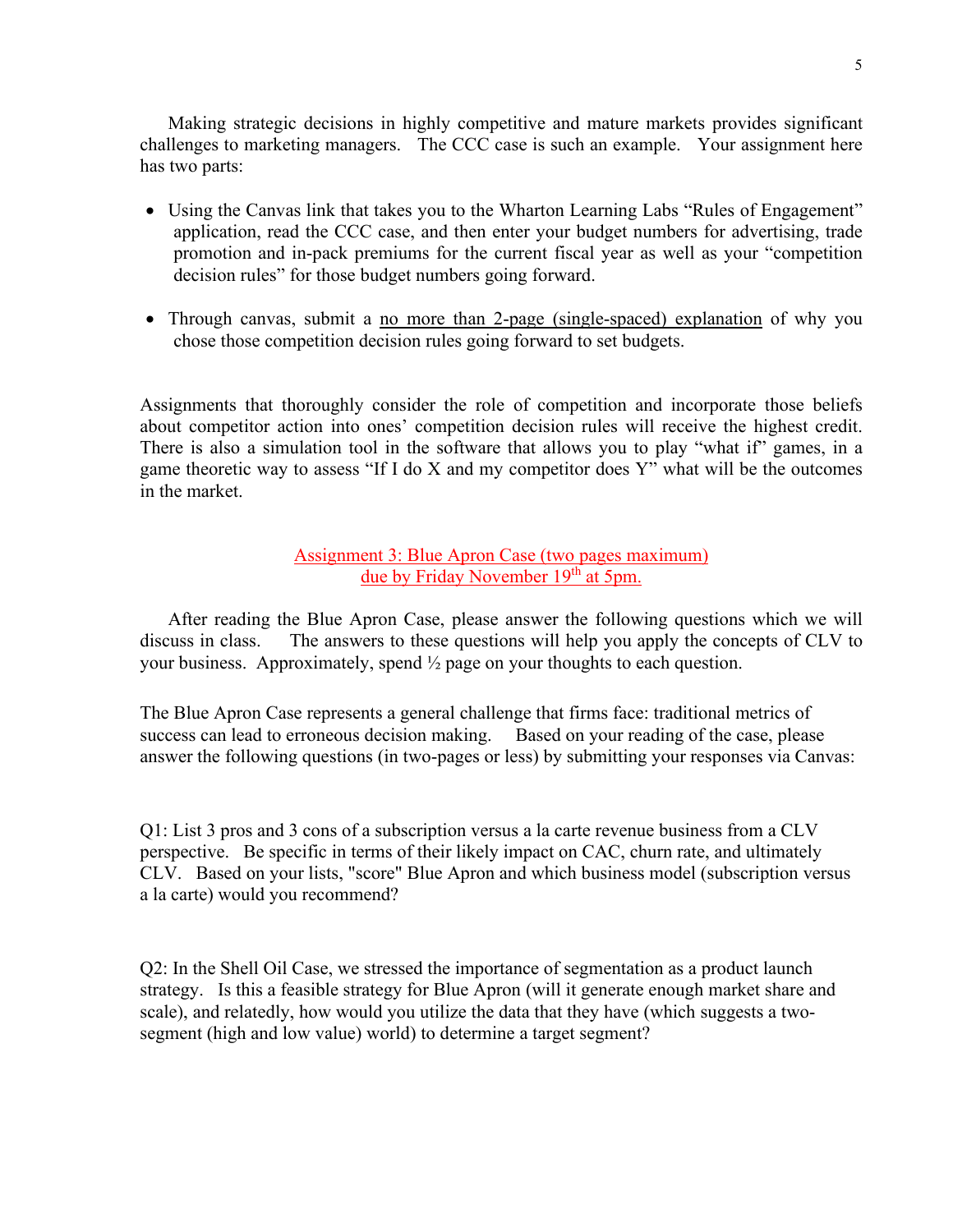Q3: We see in the Blue Apron case that CAC goes up over time and revenue per customer (and certainly margin) is declining. Is this an almost tautological fact for most companies? If yes, suggest why that might be true and in either case, how can a company combat lessen the potential for lower CLV over time for acquired customers?

Q4: If you were the CMO of Blue Apron, how would you design an A/B test to assess the marketing effectiveness of different forms (e.g. print, TV, online) of spend? Be specific about what your: (i) A and B groups would be, (ii) the treatment and control, (iii) what outcomes you would measure, and (iv) over what time horizon.

### Assignment 4: FutureView experience and write-up (two pages maximum) due by Wednesday, December 1<sup>st</sup> at 5pm

Marketing research methods are well-established to estimate demand, optimally design products, and determine target segments when the product/service of interest is to be launched soon and/or is of an incremental change. However, many of you make take jobs at firms (e.g. Google, SpaceX, Tesla, Virgin Galactic etc…) that are building products for far off into the future for which customers have little to no familiarity. Yet, the needs of data-driven marketing strategy still exist. Your assignment here is two-fold:

- The Wharton Learning Labs will send you an email with instructions on how to register for FutureView. Click on the link in the email to register and participate in the experience. We will be utilizing your experiences in class, so come prepared to talk about it.
- The data that emerges from FutureView is valuable for dynamic marketing strategy decisions describe in the class. In two (single-spaced) pages or less, first, explicitly describe the data that you would capture from the FutureView clickstream data if you were going to utilize it as a business intelligence tool for marketing strategy. Second, be explicit about how you could use FutureView data (clickstream from a sample, e.g. of students) to determine target segment(s), price, demand, distribution, shape of the PLC, etc…

Assignments that are specific about the data that emerge from FutureView and how you would explicitly tie that to specific marketing strategy decisions will receive the highest score.

# **Final Examination (due Monday, December 13th by 5pm)**

The multiple-choice final examination for this course will be a take-home examination. It will be made available on the course Canvas site on Thursday, December  $9<sup>th</sup>$  at 5pm. The exam will consist of questions about marketing strategy and will also cover the cases and analysis methods that we have discussed in class. From the time that you start the examination (not download, but start), you have 90 minutes to complete it (canvas has a timer). The Wharton School and University of Pennsylvania Honor Code applies. This is an individual-level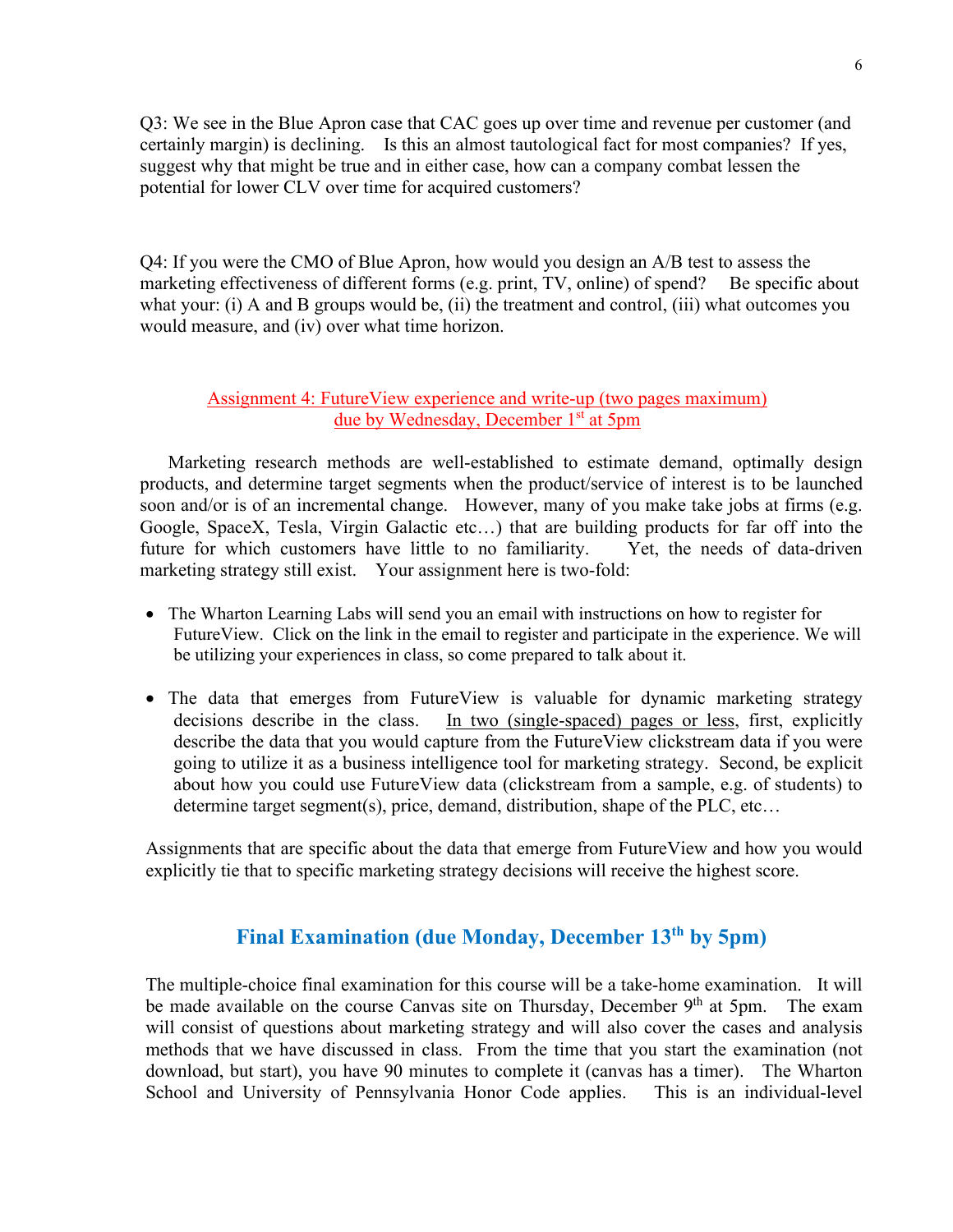examination. You are not allowed to discuss this exam with anyone, during or even after the examination period. You may use outside materials, and it is open-book and open-notes, but note that the 90 minute time limit includes any time you might use to do outside research, look at your notes, etc….

# **Contact Information**

Professor Eric T. Bradlow 761 JMHH (215) 898-8255 (W) (610) 322-8091 (Cell) [ebradlow@wharton.upenn.edu](mailto:ebradlow@wharton.upenn.edu) @ebradlow, @WMoneyball analytics.wharton.upenn.edu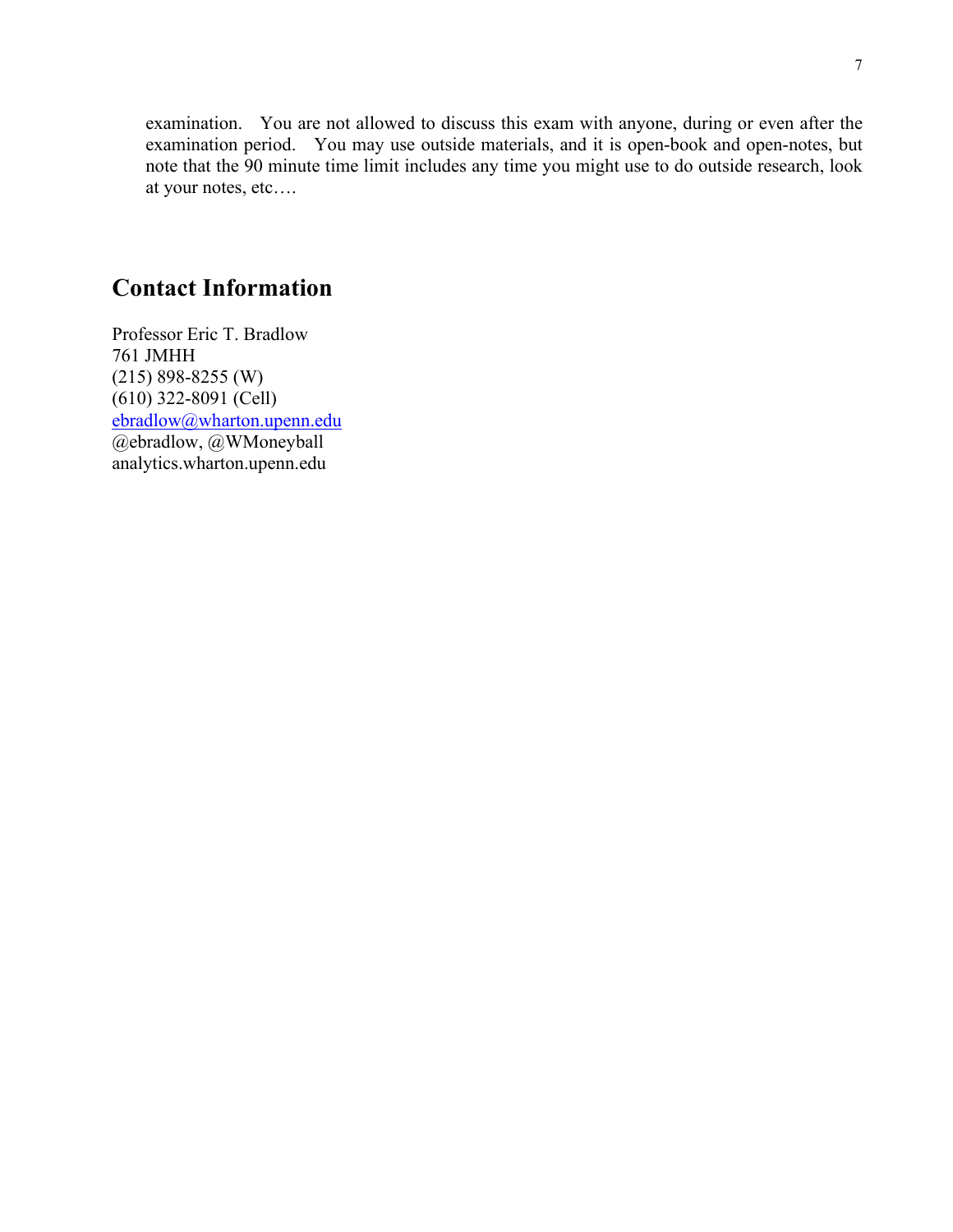# **Course Outline**

## Session

|    | 1. October 25-26       | <b>M/TU</b> | <b>Overview of Strategic Marketing Issues</b><br><b>Case: Kindle Fire</b>                                                   |
|----|------------------------|-------------|-----------------------------------------------------------------------------------------------------------------------------|
|    | 2. October 27-28       | <b>W/TH</b> | <b>Market Research for New Product Design #1</b><br>Case: Shell Oil (mini-case + in-class)                                  |
|    |                        |             | Assignment 1: Medicines Case due Friday October 29 <sup>th</sup> at 5pm                                                     |
|    | 3. November 1-2        | <b>M/TU</b> | <b>Market Research for New Product Design #2</b>                                                                            |
|    | 4. November 3-4        | W/TH        | <b>Pricing for New Product Launch</b><br><b>Case: The Medicines Company (A)</b>                                             |
| 5. | November 8-9           | <b>M/TU</b> | <b>Pioneering v. Follower (Entry Strategy)</b>                                                                              |
| 6. | November 10-11 W/TH    |             | <b>Competing in the Growth/Mature Phase</b><br>Assignment 2: CCC Case due Wednesday. November 10 <sup>th</sup> at 5pm       |
|    | 7. November 15-16 M/TU |             | <b>Dealing with Competition</b><br>Case: Canadian Children's Cereal                                                         |
|    | 8. November 17-18 W/TH |             | <b>Multi-Product Resource Allocation</b><br>Assignment 3: Blue Apron Case Answers due Friday November 19th at 5pm           |
|    | 9. November 29-30 M/TU |             | <b>Customer Analytics for CLV growth</b><br>Case: Blue Apron                                                                |
|    | 10. December 1-2       | W/TH        | <b>Marketing in the Decline Stage</b><br>Assignment 4: FutureView Simulation due Wednesday, December 1 <sup>st</sup> at 5pm |
|    | 11. December 6-7       | <b>M/TU</b> | <b>Marketing for Products of the Future</b>                                                                                 |
|    | 12. December 8-9       | W/TH        | <b>Selecting the Entire Marketing Mix/Course</b><br>Wrap-Up<br>Case: Aqualisa Quartz                                        |

### **TAKE-HOME FINAL EXAM POSTED THURSDAY DECEMBER 9TH AT 5PM DUE BY MONDAY DECEMBER 13TH AT 5PM**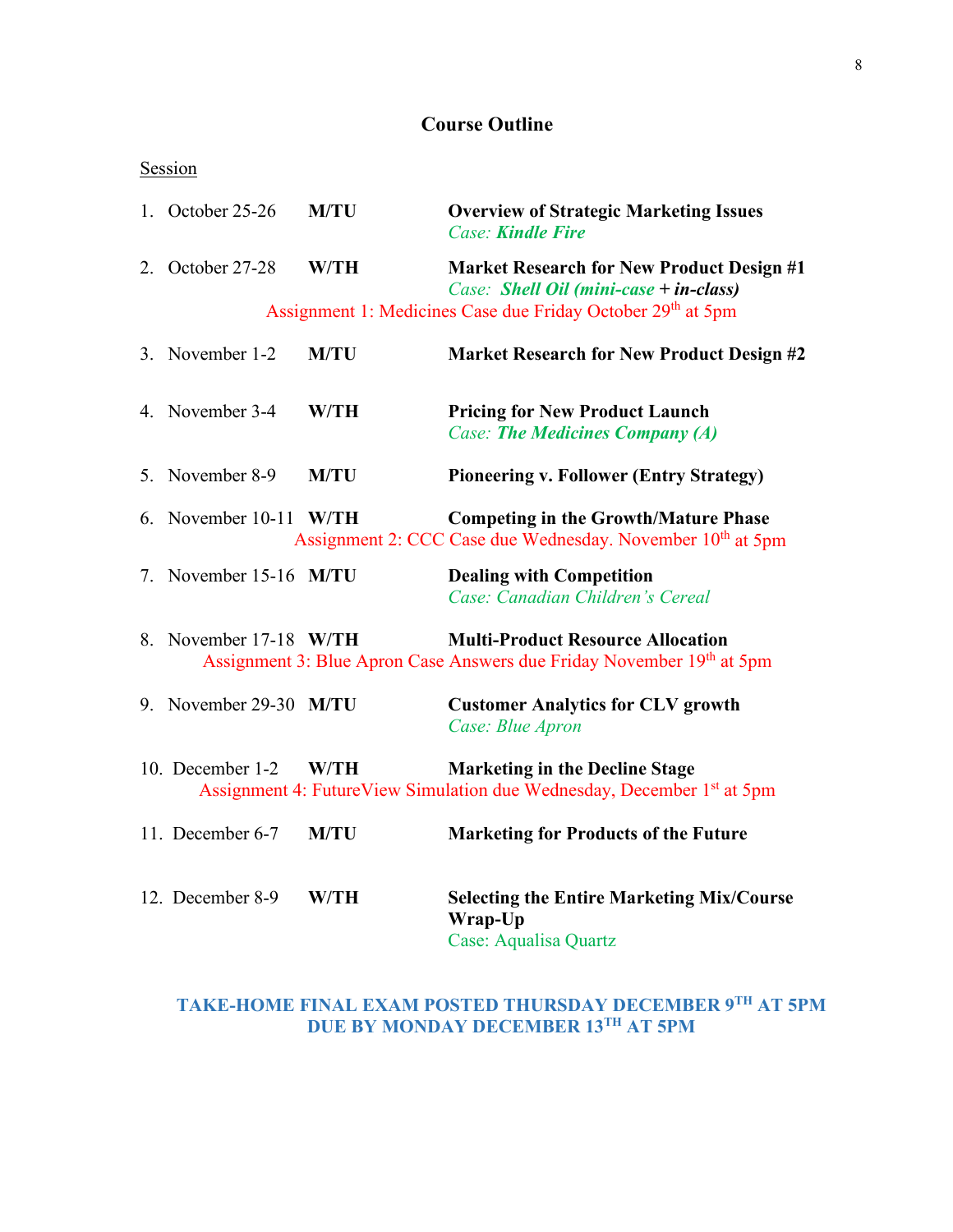| <b>Week Starting</b>      | <b>Monday</b>                                                                  | Tuesday                                                                        | Wednesday                                                                                                            | <b>Thursday</b>                                                                            | Friday                                                                     |
|---------------------------|--------------------------------------------------------------------------------|--------------------------------------------------------------------------------|----------------------------------------------------------------------------------------------------------------------|--------------------------------------------------------------------------------------------|----------------------------------------------------------------------------|
| October 24 <sup>th</sup>  | 25<br>Lecture 1: Overview<br>of Marketing Strategy:<br><b>Kindle Fire Case</b> | 26<br>Lecture 1: Overview<br>of Marketing Strategy:<br><b>Kindle Fire Case</b> | 27<br>Lecture 2: Market<br>Research for New<br>Product Design #1:<br><b>Shell Oil Case</b>                           | 28<br>Lecture 2: Market<br>Research for New<br>Product Design #1:<br><b>Shell Oil Case</b> | 29<br><b>Assignment 1: Medicines</b><br>numbers due by 5pm                 |
| October 31 <sup>st</sup>  | Lecture 3: Market<br>Research for New<br>Product Design #2                     | Lecture 3: Market<br>Research for New<br>Product Design #2                     | Lecture 4: Pricing for<br>New Product Launch:<br><b>Medicines Company</b><br>Case                                    | Lecture 4: Pricing for<br>New Product Launch:<br><b>Medicines Company</b><br>Case          |                                                                            |
| November 7 <sup>th</sup>  | Lecture 5: Pioneering<br>v Follower (Entry<br>Strategy)                        | Lecture 5: Pioneering<br>v Follower (Entry<br>Strategy)                        | 10<br>Lecture 6: Competing<br>in the Growth/Mature<br>Phase<br>Assignment 2: CCC<br>numbers due by 5pm               | 11<br>Lecture 6: Competing<br>in the Growth/Mature<br>Phase                                | 12                                                                         |
| November 14 <sup>th</sup> | 15<br>Lecture 7: Dealing<br>with Competition:<br><b>CCC</b> Case               | $\overline{16}$<br>Lecture 7: Dealing<br>with Competition:<br><b>CCC</b> Case  | 17<br>Lecture 8: Multi-<br>product Resource<br>Allocation                                                            | $\overline{18}$<br>Lecture 8: Multi-<br>product Resource<br>Allocation                     | 19<br><b>Assignment 3: Blue</b><br><b>Apron Case Answers due</b><br>by 5pm |
| November 21 <sup>st</sup> | 22                                                                             | 23                                                                             | 24                                                                                                                   | 25                                                                                         | 26                                                                         |
| November 28 <sup>th</sup> | 29<br>Lecture 9: Customer<br>Analytics for CLV<br>growth<br>Case: Blue Apron   | 30<br>Lecture 9: Customer<br>Analytics for CLV<br>growth<br>Case: Blue Apron   | Lecture 10: Marketing<br>in the Decline Stage<br><b>Assignment 4: Future</b><br><b>View Simulation due</b><br>by 5pm | Lecture 10: Marketing<br>in the Decline Stage                                              | 3                                                                          |